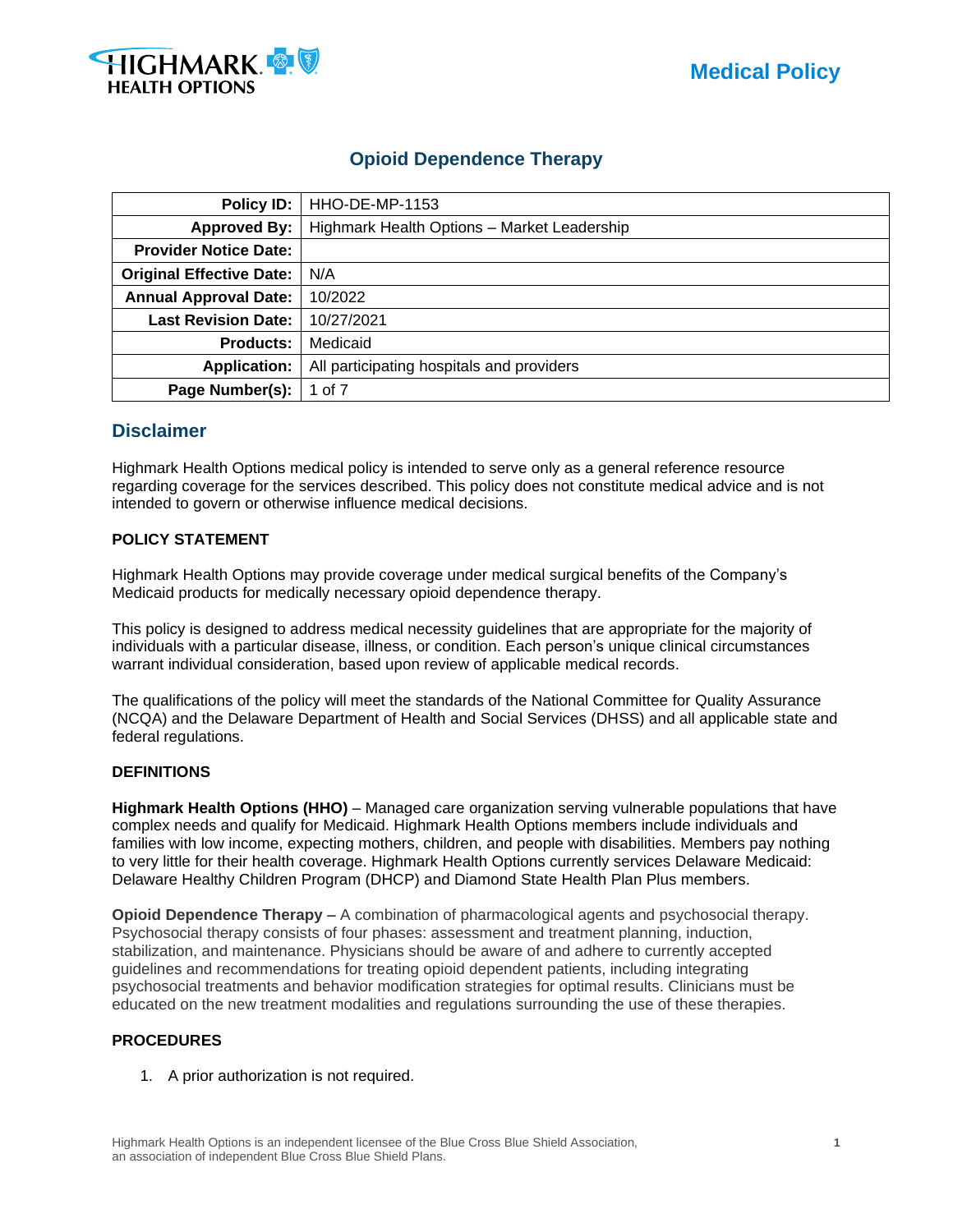



2. The Delaware Mental Health Parity mandate (18 Del. C. Sections 3343, 3576 and 3578) is applicable to direct pay (individual market) policies and insured small group plans who use innetwork providers. Federal Mental Health Parity laws do not apply to individuals and small groups.

This Delaware mandate requires that health plans delivered or issued for delivery in Delaware must provide coverage for the diagnosis and treatment of serious mental illness and drug or alcohol dependency.\* Serious mental illness is defined by the mandate to include:

- Schizophrenia
- Bipolar disorder
- Obsessive-compulsive disorder
- Major depressive disorder
- Panic disorder
- Anorexia nervosa
- Bulimia nervosa
- Schizo affective disorder
- Delusional disorder

\*Substance abuse disorder or the chronic, habitual, regular, or recurrent use of alcohol, inhalants, or controlled substances.

The Delaware mandate provides, in part, for inpatient coverage for the diagnosis and treatment of drug and alcohol dependencies, including medically necessary inpatient withdrawal management and treatment provided in residential settings.

The most recent Diagnostic and Statistical Manual of Mental Disorders (DSM) shall be used to determine whether a member meets diagnostic criteria.

Mental Health Parity requires that coverage may not contain terms and conditions that place a greater financial burden on an insured than terms applicable to the diagnosis and treatment of any other illness or disease covered by the health benefit plan. Examples of terms and conditions mentioned in the law include deductibles, copays, dollar maximums, coinsurance limits, number of visits, limits on number and duration of in-patient stays, or limits on prescription medicines.

- 3. Eligibility for coverage
	- Appropriate professional provider licensure by Delaware Board of Licensing.
	- Medical necessity of service.
	- Additional conditions of coverage may apply if applicable to the same extent as coverage for all other illnesses and diseases.
	- Benefit management need not be identical to methods used for the management of benefits for other medical conditions.
- 4. Network Services

This mandate is not applicable to out of network services if a plan has a network of providers to treat mental illnesses and drug and alcohol dependencies.

Opioid dependence therapy may be considered medically necessary for the following treatment stages in this order: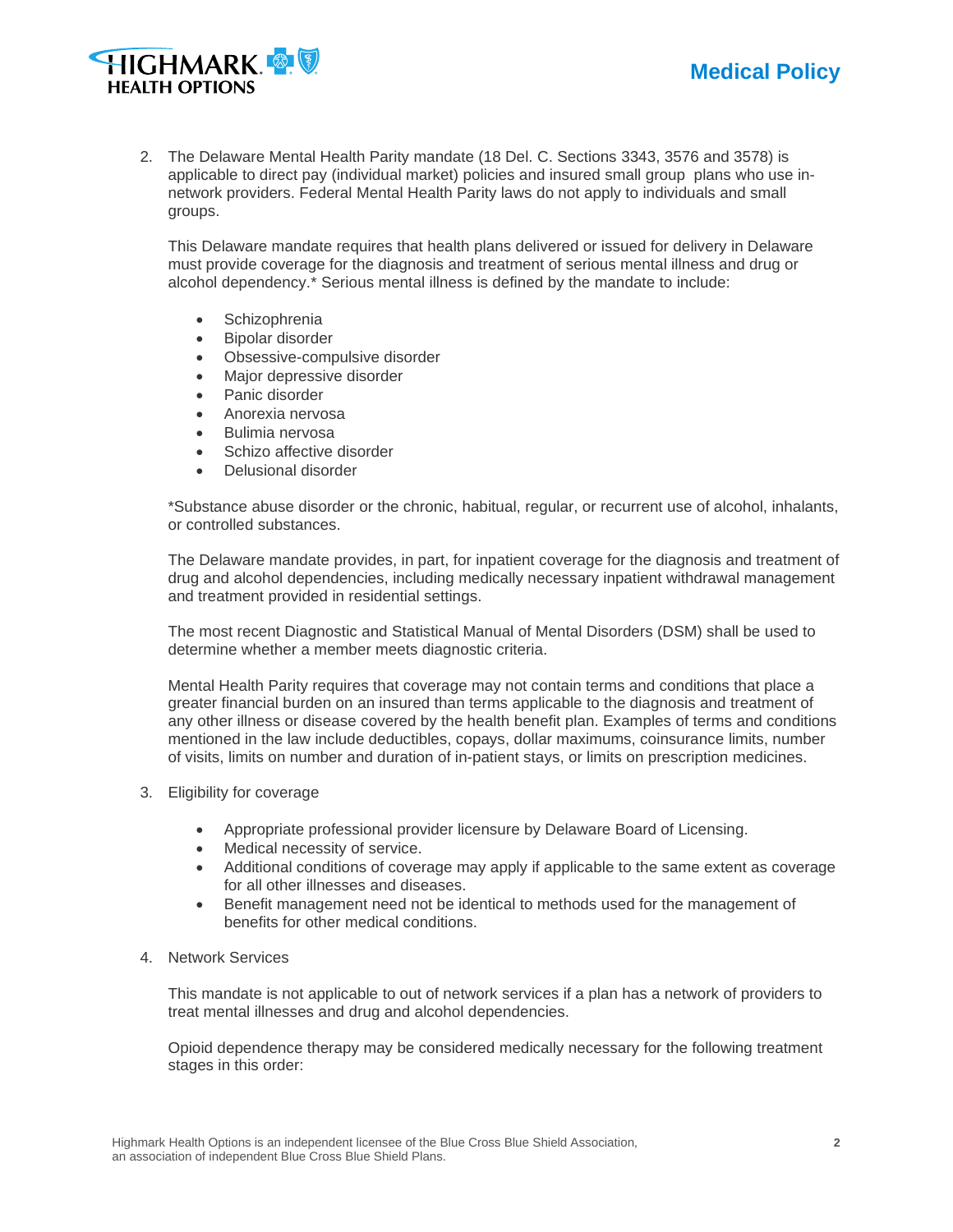



- Assessment and treatment planning (i.e., counseling, social support program, treatment goals, etc.)
	- $\circ$  One (1) to two (2) office visits weekly for the four (4) weeks of initiation of therapy
- Induction: The medication is administered when an individual with an opioid dependency has abstained from using opioids for 12 to 24 hours and is in the early stages of opioid withdrawal.
	- $\circ$  Three (3) office visits per week for two (2) weeks
- Stabilization: Begins after an individual has discontinued or greatly reduced their misuse of the problem drug, no longer has cravings, and experiences few, if any, side effects.
	- $\circ$  One (1) to two (2) office visits per week for eight (8) weeks
- Maintenance: Occurs when a patient is doing well on a steady dose of medication.
	- o One (1) office visit per month.

Psychosocial treatment (i.e., cognitive behavioral, contingency management, coping skills training, etc.) may be considered medically necessary with buprenorphine drug treatment.

An individual must be evaluated by a licensed professional Drug and Alcohol therapist at least monthly while on maintenance medication.

Opioid dependence therapy is considered not medically necessary for all other indications.

#### 5. Post-payment audit statement

The medical record must include documentation that reflects the medical necessity criteria and is subject to audit by Highmark Health Options at any time pursuant to the terms of your provider agreement.

6. Place of service: inpatient/outpatient

Treatment for opioid dependence therapy is typically an outpatient procedure which is only eligible for coverage as an inpatient procedure in special circumstances, including, but not limited to, the presence of a comorbid condition that would require monitoring in a more controlled environment such as the inpatient setting.

#### **CODING REQUIREMENTS**

| <b>CPT code</b> | <b>Description</b>                                                                                                                                                  |
|-----------------|---------------------------------------------------------------------------------------------------------------------------------------------------------------------|
| 90791           | Psychiatric diagnostic evaluation.                                                                                                                                  |
| 90792           | Psychiatric diagnostic evaluation with medical services.                                                                                                            |
| 90832           | Psychotherapy, 30 minutes with patient.                                                                                                                             |
| 90833           | Psychotherapy, 30 minutes with patient when performed with an evaluation and<br>management service (list separately in addition to the code for primary procedure). |
| 90834           | Psychotherapy, 45 minutes with patient.                                                                                                                             |
| 90836           | Psychotherapy, 45 minutes with patient when performed with an evaluation and<br>management service (list separately in addition to the code for primary procedure). |
| 90837           | Psychotherapy, 60 minutes with patient.                                                                                                                             |
| 90838           | Psychotherapy, 60 minutes with patient when performed with an evaluation and<br>management service (list separately in addition to the code for primary procedure). |
| 90863           | Pharmacologic management, including prescription and review of medication, when<br>performed.                                                                       |

Highmark Health Options is an independent licensee of the Blue Cross Blue Shield Association, **3** an association of independent Blue Cross Blue Shield Plans.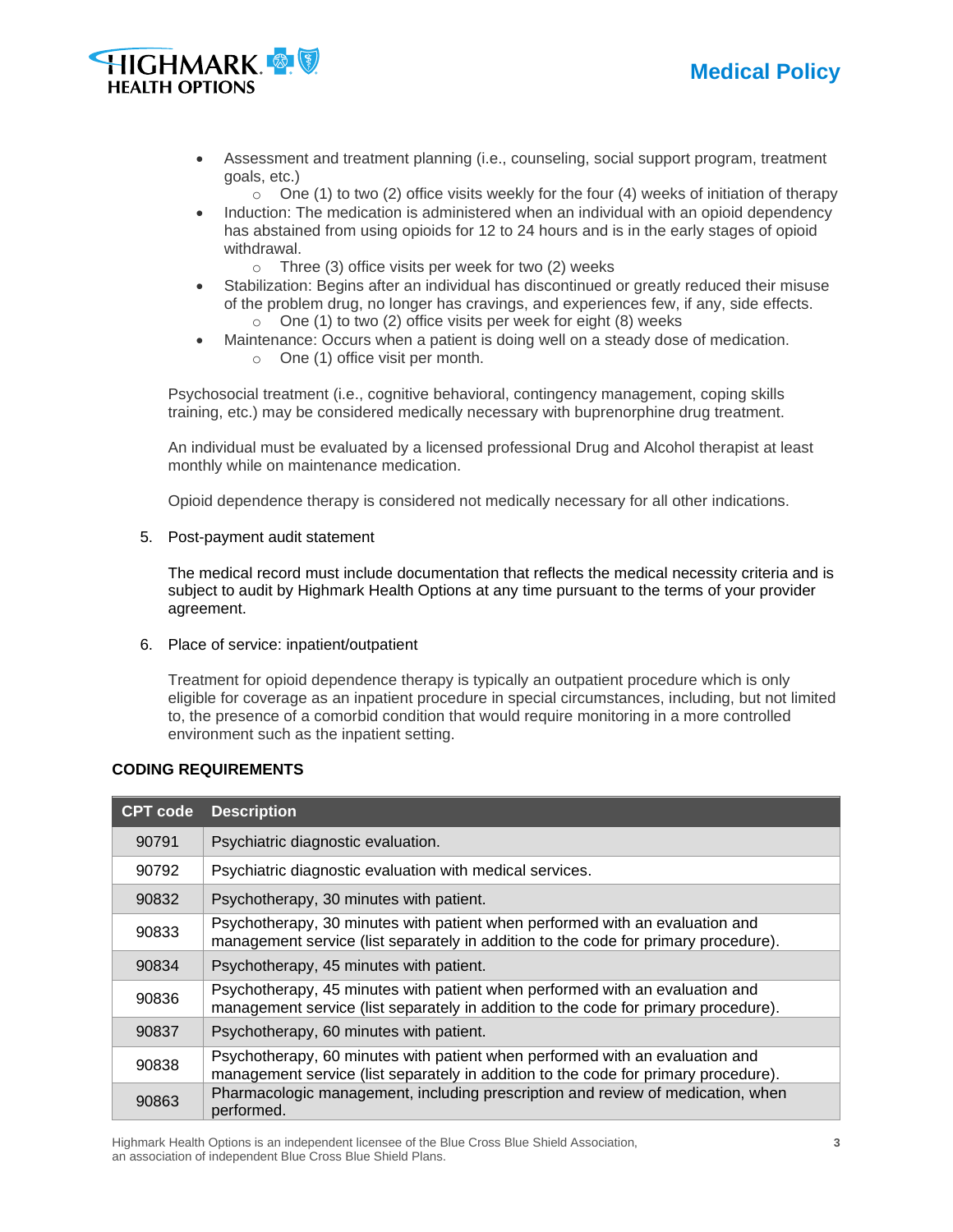# **Medical Policy**



| 99202 | Office or other outpatient visit for the evaluation and management of a new patient,<br>require requires these three key components: an expanded problem focused history; an<br>expanded problem focused examination; and a straightforward medical decision-making<br>counseling and/or coordination of care with other physicians, other qualified health care<br>professionals, or agencies are provided consistent with the nature of the problem(s) and<br>the patient's and/or family's needs. Usually, the presenting problem(s) are of low to<br>moderate severity. Typically, 20 minutes are spent face-to-face.               |
|-------|-----------------------------------------------------------------------------------------------------------------------------------------------------------------------------------------------------------------------------------------------------------------------------------------------------------------------------------------------------------------------------------------------------------------------------------------------------------------------------------------------------------------------------------------------------------------------------------------------------------------------------------------|
| 99203 | Office or other outpatient visit for the evaluation and management of a new patient,<br>require requires these three key components: a detailed history; a detailed examination;<br>and a medical decision-making of low complexity. Counseling and/or coordination of care<br>with other physicians, other qualified health care professionals, or agencies are provided<br>consistent with the nature of the problem(s) and the patient's and/or family's needs.<br>Usually, the presenting problem(s) are of moderate severity. Typically, 30 minutes are<br>spent face-to-face with the patient and/or family.                      |
| 99204 | Office or other outpatient visit for the evaluation and management of a new patient, which<br>requires these three key components: a comprehensive history; a comprehensive<br>examination; and a medical decision making of moderate complexity. Counseling and/or<br>coordination of care with other physicians, other qualified health care professionals, or<br>agencies are provided consistent with the nature of the problem(s) and the patient's<br>and/or family's needs. Usually, the presenting problem(s) are of moderate to high<br>severity. Typically, 45 minutes are spent face-to-face with the patient and/or family. |
| 99205 | Office or other outpatient visit for the evaluation and management of a new patient, which<br>requires these three key components: a comprehensive history; a comprehensive<br>examination; ad a medical decision making of high complexity. Counseling and/or<br>coordination of care with other physicians, other qualified health care professionals, or<br>agencies are provided consistent with the nature of the problem(s) and the patient's<br>and/or family's needs. Usually, the presenting problem(s) are of moderate to high<br>severity. Typically, 60 minutes are spent face-to-face with the patient and/or family.      |
| 99211 | Office or other outpatient visit for the evaluation and management of an established<br>patient, that may not require the presence of a physician. Usually, the presenting<br>problem(s) are minimal, typically 5 minutes are spent performing or supervising these<br>services.                                                                                                                                                                                                                                                                                                                                                        |
| 99212 | Office or other outpatient visit for the evaluation and management of a new patient, which<br>requires at least two of these three key components: a problem focused history; a<br>problem focused examination; or a straightforward medical decision making. Counseling<br>and/or coordination of care with other physicians, other qualified health care<br>professionals, or agencies are provided consistent with the nature of the problem(s) and<br>the patient's and/or family's needs. Usually, the presenting problem(s) are self-limited or<br>minor. Typically, 10 minutes are spent face-to-face with the patient.          |
| 99213 | Office or other outpatient visit for the evaluation and management of a new patient, which<br>requires at least two of these three key components: a problem focused history; a<br>problem focused examination; or a straightforward medical decision making. Counseling<br>and/or coordination of care with other physicians, other qualified health care<br>professionals, or agencies are provided consistent with the nature of the problem(s) and<br>the patient's and/or family's needs. Usually, the presenting problem(s) are self-limited or<br>minor. Typically, 10 minutes are spent face-to-face with the patient.          |
| 99214 | Office or other outpatient visit for the evaluation and management of a new patient, which<br>requires at least two of these three key components: a detailed history; a detailed<br>examination; or a medical decision making of moderate complexity. Counseling and/or<br>coordination of care with other physicians, other health care professionals, or agencies<br>are provided consistent with the nature of the problem(s) and the patient's and/or family<br>needs. Usually, the presenting problem(s) are moderate to high severity. Typically, 25<br>minutes are spent face-to-face with the patient.                         |

Highmark Health Options is an independent licensee of the Blue Cross Blue Shield Association, **4** an association of independent Blue Cross Blue Shield Plans.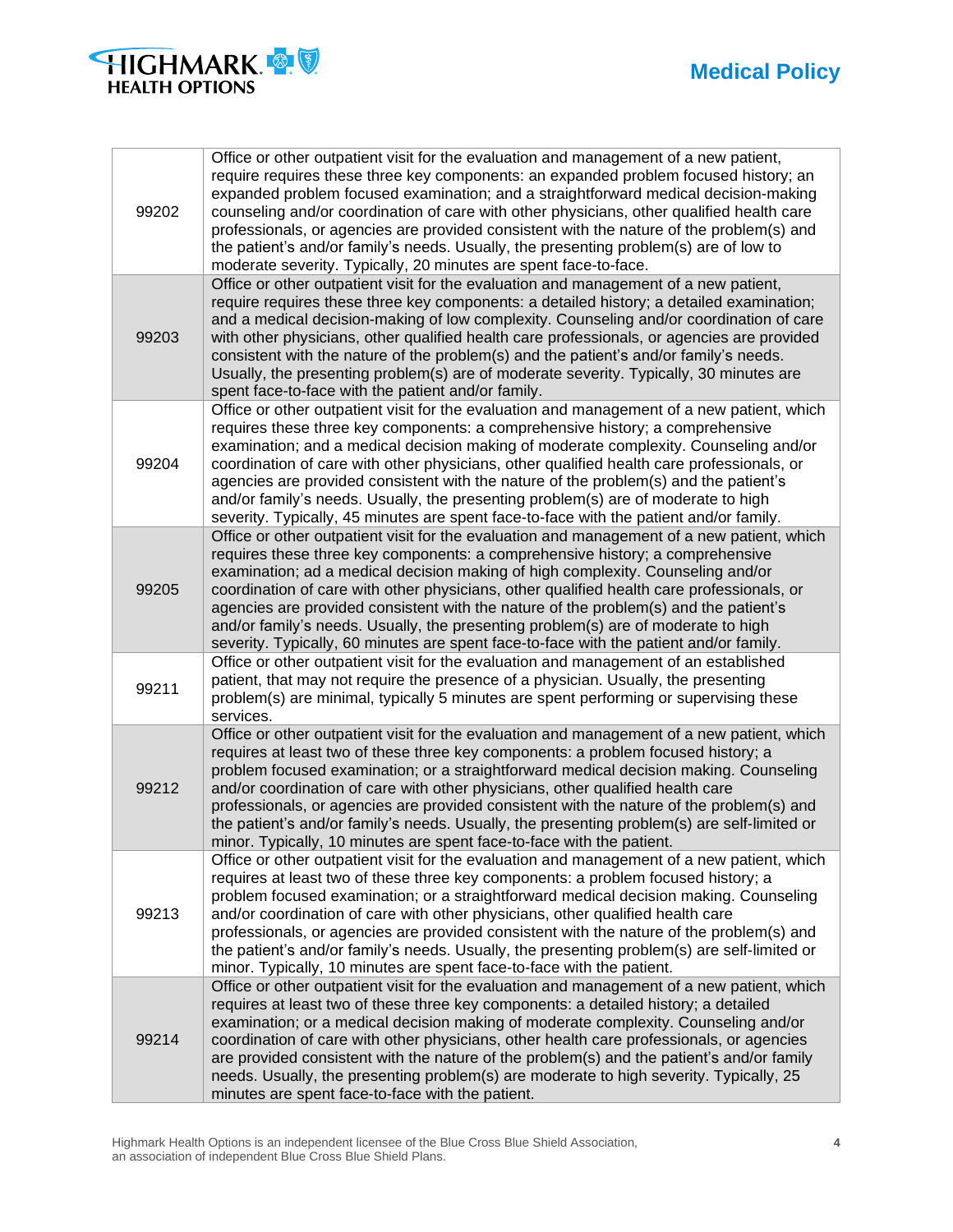

| 99215 | Office or other outpatient visit for the evaluation and management of a new patient, which<br>requires at least two of these three key components: a comprehensive history; a<br>comprehensive examination; or a medical decision making of high complexity. Counseling<br>and/or coordination of care with other physicians, other health care professionals, or<br>agencies are provided consistent with the nature of the problem(s) and the patient's<br>and/or family needs. Usually, the presenting problem(s) are moderate to high severity.<br>Typically, 40 minutes are spent face-to-face with the patient. |
|-------|-----------------------------------------------------------------------------------------------------------------------------------------------------------------------------------------------------------------------------------------------------------------------------------------------------------------------------------------------------------------------------------------------------------------------------------------------------------------------------------------------------------------------------------------------------------------------------------------------------------------------|
| 99354 | Prolonged service in the office or other outpatient setting requiring direct patient contact<br>beyond the usual service; first hour (list separately in addition to code for office or other<br>outpatient evaluation and management service).                                                                                                                                                                                                                                                                                                                                                                       |
| 99355 | Prolonged service in the office or other outpatient setting requiring direct patient contact<br>beyond the usual service; each additional 30 minutes (list separately in addition to code<br>for office or other outpatient evaluation and management service).                                                                                                                                                                                                                                                                                                                                                       |

#### **COVERED DIAGNOSIS CODES**

| <b>Codes</b>       |                     |                     |                     |                     |                     |                    |
|--------------------|---------------------|---------------------|---------------------|---------------------|---------------------|--------------------|
| F <sub>11.13</sub> | F <sub>11.20</sub>  | F <sub>11.220</sub> | F <sub>11.221</sub> | F <sub>11.222</sub> | F <sub>11.229</sub> | F <sub>11.23</sub> |
| F11.24             | F <sub>11.250</sub> | F <sub>11.251</sub> | F11.259             | F11.281             | F <sub>11.282</sub> | F11.288            |
| F <sub>11.29</sub> |                     |                     |                     |                     |                     |                    |

#### **REIMBURSEMENT**

Participating facilities will be reimbursed per their Highmark Health Options contract.

## **POLICY SOURCES**

#### **Substance Abuse and Mental Health Service Administration (SAMHSA) – 2019.**

Federal legislation, regulations, and guidelines govern MAT for opioid addiction. SAMHSA's Division of Pharmacologic Therapies (DPT), part of the SAMHSA Center for Substance Abuse Treatment (CSAT), oversees accreditation standards and certification processes for OTPs. DPT also works with the DEA and the states to regulate certain medications used in MAT. Additionally, DPT works directly with MAT professionals to improve treatment outcomes and to meet regulatory criteria.

#### **American Society of Addiction Medicine (ASAM) – 2019.**

Addiction is defined by the ASAM as, "a primary, chronic disease of brain reward, motivation, memory, and related circuitry." It is characterized by inability to consistently abstain, impairment in behavioral control, cravings, diminished recognition of significant problems with one's behaviors and interpersonal relationships, and a dysfunctional emotional response. Like other chronic diseases, addiction often involves cycles of relapse and remission (2019).

#### **Centers for Disease Control and Prevention (CDC) 2016 Guideline for Prescribing Opioids for Chronic Pain.**

When prescribing opioids for chronic pain, clinicians should use drug testing before starting opioid therapy and consider drug testing at least annually to assess for prescribed medications as well as other controlled prescription drugs and illicit drugs.

#### **42 CFR 8.12 - Federal Opioid Treatment Standards – 2017.**

Highmark Health Options is an independent licensee of the Blue Cross Blue Shield Association, **5** an association of independent Blue Cross Blue Shield Plans.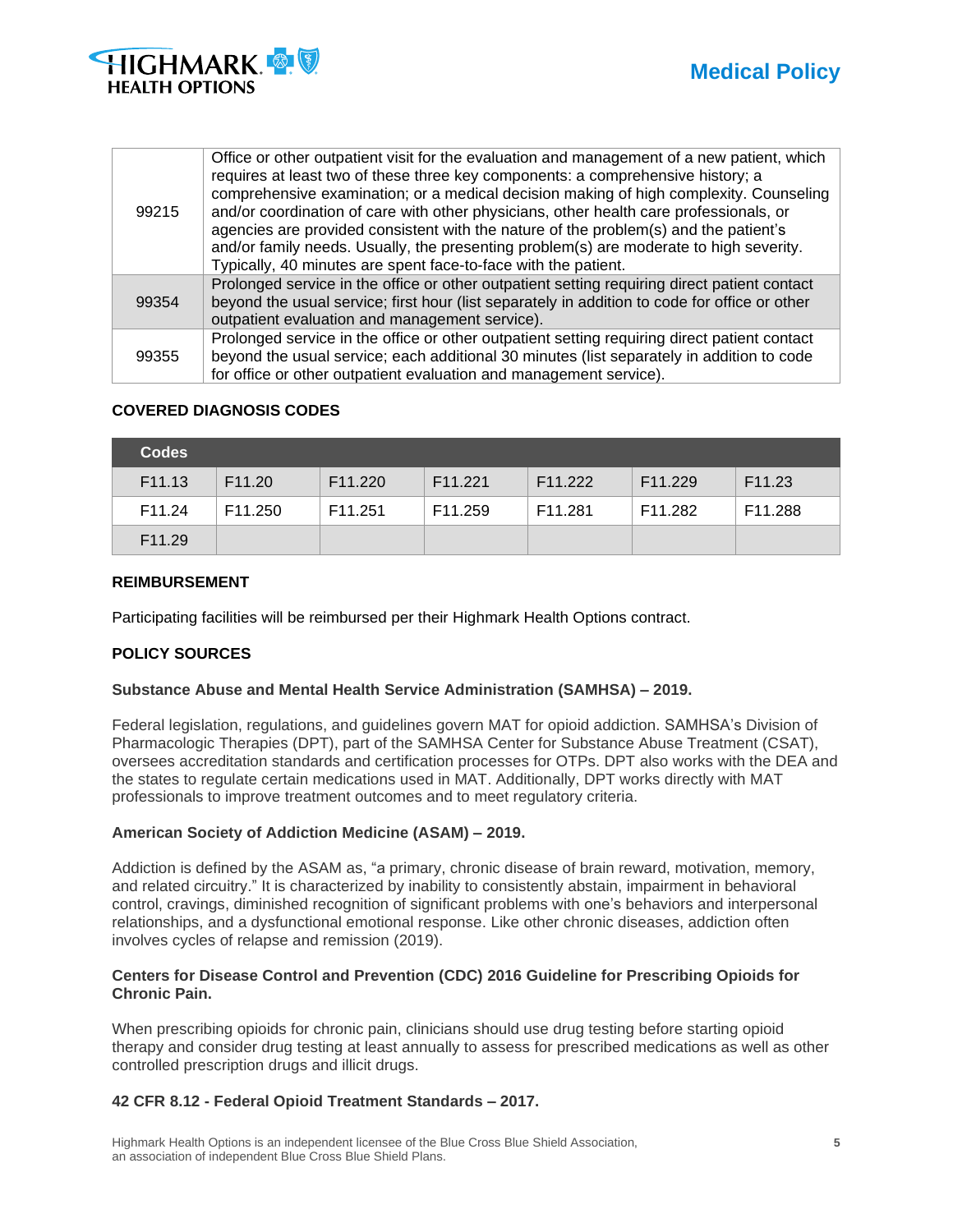

A OTPs organizational structure and facilities shall be adequate to ensure quality patient care and to meet the requirements of all pertinent Federal, State, and local laws and regulations. At a minimum, each OTP shall formally designate a program sponsor and medical director. The program sponsor shall agree on behalf of the OTP to adhere to all requirements set forth in this part and any regulations regarding the use of opioid agonist treatment medications in the treatment of opioid use disorder which may be promulgated in the future. The medical director shall assume responsibility for administering all medical services performed by the OTP. In addition, the medical director shall be responsible for ensuring that the OTP is in compliance with all applicable Federal, State, and local laws and regulations.

# **Reference**

42 CFR 8.12 - Federal opioid treatment standards. April 2017.

Abrahamsson T, Widinghoff C, Lilliebladh A, et al. Interim buprenorphine treatment in opiate dependence: A pilot effectiveness study. Substance Abuse. 2016;37(1):104-109.

American Society of Addiction Medicine (ASAM). National practice guideline for the use of medications in the treatment of addiction involving opioid use. American Society of Addiction Medicine. 2015.

Centers for Disease Control and Prevention. 2018 Annual Surveillance Report of Drug-Related Risks and Outcomes — United States. Surveillance Special Report 2 . Centers for Disease Control and Prevention, U.S. Department of Health and Human Services. Published August 31, 2018.

Davoli M, Amato L, Clark N, et al. The role of Cochrane reviews in informing international guidelines: A case study of using the grading of recommendations, assessment, development, and evaluation system to develop World Health Organization guidelines for the psychosocially assisted pharmacological treatment of opioid dependence. Society for the study of Addiction. 2015;110(6):891-8.

Dowell D, Haegerich TM, Chou R. Centers for Disease Control and Prevention (CDC) guideline for prescribing opioids for chronic pain-United States, 2016. Journal of the American Medical Association. 2016;315(15):1624-1645.

Dugosh K, Abraham A, Seymour B, et al. A systematic review on the use of psychosocial interventions in conjunction with medications for the treatment of opioid addiction. Journal of Addiction Medicine. 2016;10: 93-103.

Farmer C, Lindsay D, Williams J, et al. Practice guidance for buprenorphine for the treatment of opioid use disorders: Results of an expert panel process. Substance Abuse. 2015;36(2): 209-216.

MacDonald K, Lamb K, Thomas ML, Khentigan W. Buprenorphine maintenance treatment of opiate dependence: correlations between prescriber beliefs and practices. Substance Use & Misuse. 2016;51(1):85-90.

Murthy V. Ending the opioid epidemic — A call to action. The New England Journal of Medicine. 2016;375(25):2413-2415.

Substance Abuse and Mental Health Services Administration (SAMHSA). Medications for opioid use disorder-Partnering addiction treatment counselors with clients and healthcare professionals. 2019.

Substance Abuse and Mental Health Services Administration (SAMSHA). Tip 63 Medications for opioid use disorder. Part 3: Pharmacotherapy for opioid use disorder. 2019.